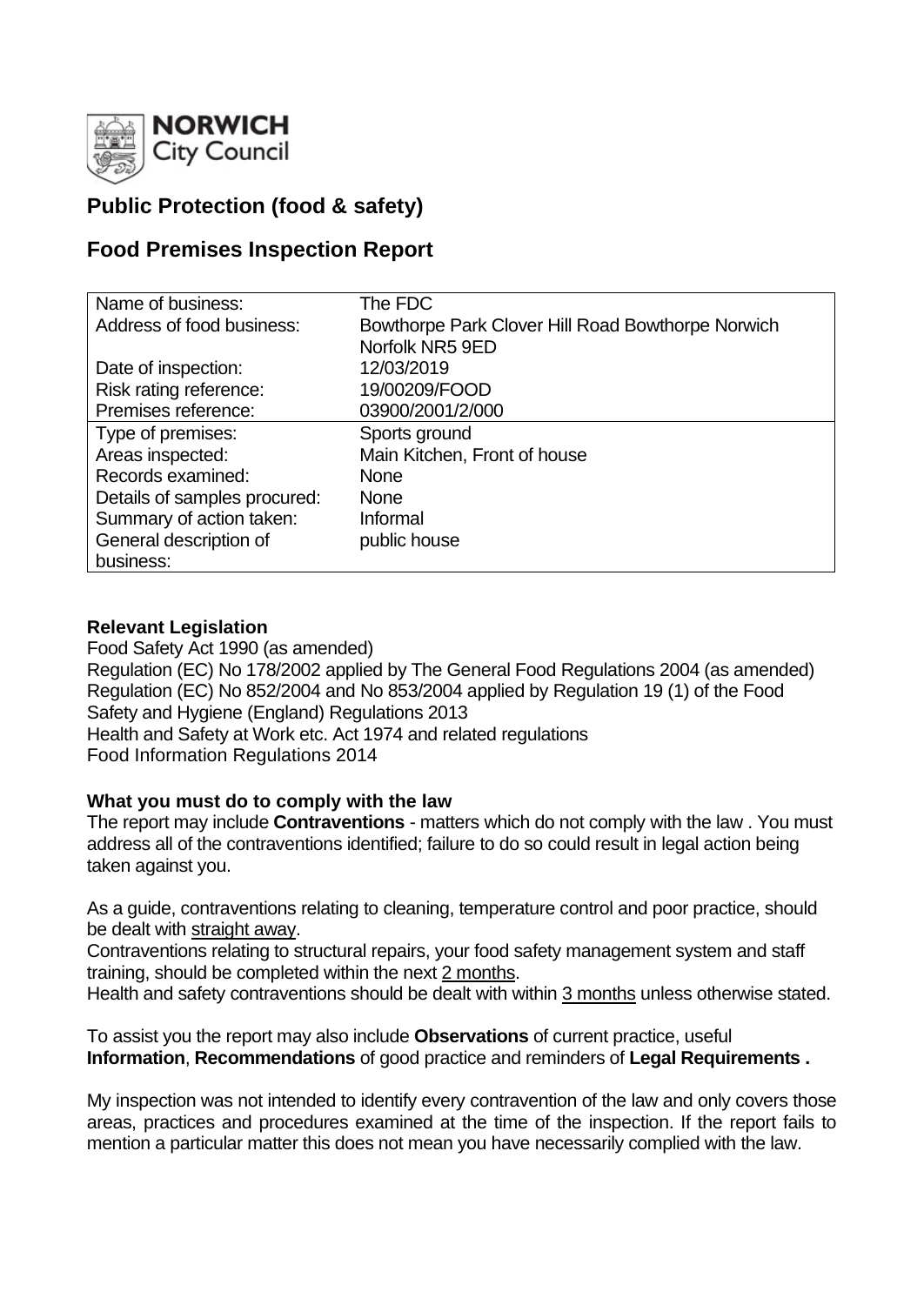## **FOOD SAFETY**

#### **How we calculate your Food Hygiene Rating:**

The food safety section has been divided into the three areas which you are scored against for the hygiene rating: 1. food hygiene and safety procedures, 2. structural requirements and 3. confidence in management/control procedures. Each section begins with a summary of what was observed and the score you have been given. Details of how these scores combine to produce your overall food hygiene rating are shown in the table.

The food safety section is divided into three areas which you are scored against for the hygiene rating:

- 1. Food hygiene and safety procedures
- 2. Structural requirements
- 3. Confidence in management/control procedures

Your Food Hygiene Rating is 4 - a good standard



## **1. Food Hygiene and Safety**

Food hygiene standards are high. You demonstrated a very good standard of compliance with legal requirements. You have safe food handling practices and procedures and all the necessary control measures to prevent cross-contamination are in place. Some minor contraventions require your attention. **(Score 5)**

#### Hand-washing

**Contravention** The following indicated that hand-washing was not suitably managed:

- No means for hygienically drying hands was available.
- You must identify one sink for washing hands and one for washing equipment.

#### **2. Structure and Cleaning**

The structure facilities and standard of cleaning and maintenance are all of a good standard and only minor repairs and/or improvements are required. Pest control and waste disposal provisions are adequate. The minor contraventions require your attention. **(Score 5)**

#### Cleaning of Structure

**Contravention** The following items were dirty and require more frequent and thorough cleaning:

• Behind and under equipment